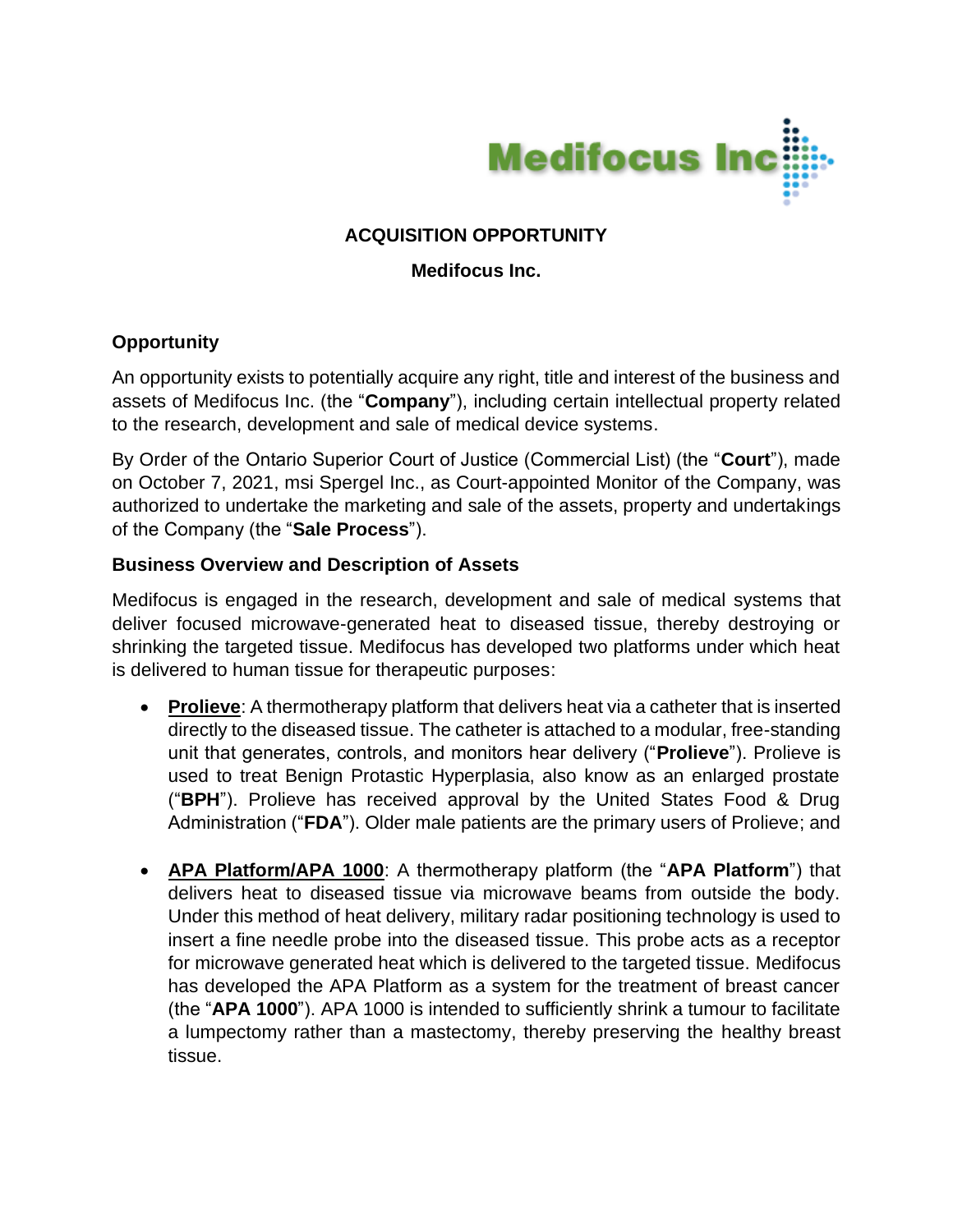At this time, the APA 1000 has not been approved for use by the FDA to treat locally advanced tumors in breast cancer patients. Phases I and II of the clinical trials for the APA 1000 are completed, and the company received approval from the FDA to conduct Phase III Clinical trials.

Medifocus also holds FDA approvals in two additional technologies that are not yet commercialized.

Medifocus has accumulated an extensive patent portfolio relating to these types of treatments. Medifocus holds equivalent regulatory approvals in Hong Kong, Thailand, Singapore, South Korea, and Malaysia (the "**Asia Approvals**").

Medifocus' shares were historically traded on the Toronto Stock Exchange under the trading symbol "*MFS*" and the Ontario Trading Commission under the trading symbol "*MDFZF*". The stock has ceased trading due to failure to file periodic disclosures.

# **Company Highlights**

Incorporated under the *Ontario Business Corporations Act*

- Year Established: 2005
- Head Office Location: 1090 Don Mills Road, Suite 404, Toronto, Ontario, M3C 3R6
- Operating Facility: 10240 Old Columbia Road, Suite G, Columbia, Maryland, 21046
- Two commercial products: Prolieve Thermodilation System and the APA 1000

# **Current Context**

Due to the COVID-19 pandemic, much of the routine treatment of BPH since March 2020 has been delayed, as BPH generally qualifies as a non-emergent procedure. As a result of the drop in Prolieve sales and the continued limitation on non-essential procedures, Medifocus was unable to continue to fund itself or raise capital to fund the Phase III trials for the APA 1000.

As a corporation engaged in the research and commodification of medical technologies, Medifocus' going concern value relies on its ability to maintain key regulatory approvals.

On or about October 7, 2021, the Company obtained an initial order (the "**Initial Order**") granted by the Court under the *Companies' Creditors Arrangement Act* (Canada) (the "**CCAA**") that, among other things, (A) appointed msi Spergel Inc. (in such capacity, the "**Monitor**") as the monitor of the Company in the CCAA proceedings, and (B) approved the Sale Process.

As part of the Court approved Sale Process, the Company was authorized to enter into a purchase and sale agreement with Assets Profits Limited, as a stalking horse purchaser, pursuant to which Assets Profits Limited has made an offer to purchase substantially all of the assets, undertakings and properties of the Company. The Sales Process is